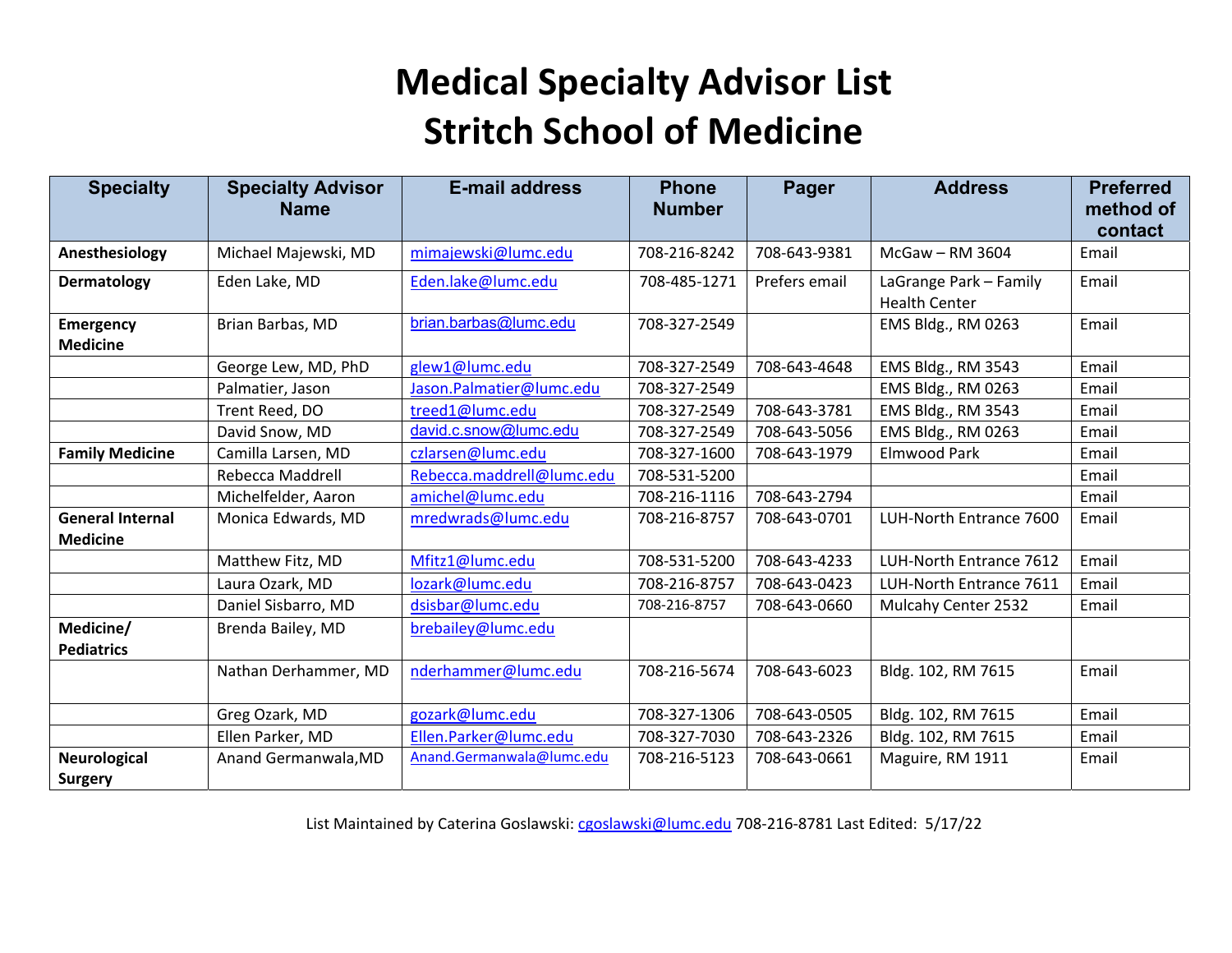|                          | Matt Reynolds, MD           | Matthew.Reynolds@lumc.edu | 708-216-3208   | 708-643-8478 | Maguire, RM 1900   | Email          |
|--------------------------|-----------------------------|---------------------------|----------------|--------------|--------------------|----------------|
|                          | Joe Serrone, MD             | Joseph.Serrone@lumc.edu   | 708-216-8235   | 708-643-2211 | Maguire, RM 1900   | Email          |
| <b>Neurology</b>         | Jose Biller, MD             | jbiller@lumc.edu          | 708-216-2438   | 708-643-8215 | Maguire, RM2700    | Contact secty: |
|                          |                             | cc: Paula Griffin-Arnold  |                |              |                    | P. Griffin-    |
|                          |                             |                           |                |              |                    | Arnold at ext  |
|                          |                             |                           |                |              |                    | listed         |
|                          | Matthew McCoyd, MD          | mmcoyd@lumc.edu           | 708-216-5351   | 708-643-9002 | Maguire, RM 2700   | Email          |
| <b>Pediatric Neuro</b>   | Eugene Schnitzler, MD       | eschnitzler@lumc.edu      | 708-216-3407   | 708-643-7745 | Maguire, RM 2700   | Email          |
| <b>Pulmonary and</b>     | Kevin Simpson, MD           | ksimpso@lumc.edu          | 708-216-6850   | 708-643-0543 | LUH-North          | Email          |
| <b>Critical Care</b>     |                             |                           |                |              | Entrance 7609      |                |
| <b>Medicine</b>          |                             |                           |                |              |                    |                |
| OB/GYN                   | Scott Graziano, MD          | sgrazia@lumc.edu          | 708-216-4033   | 708-643-1886 | <b>SSOM 311</b>    | Email          |
|                          | Sarah Wagner, MD            | sarwagner@lumc.edu        | 708-216-8078   | 708-643-9107 |                    | Email          |
| Ophthalmology            | Anuradha Khanna, MD         | Anuradha.Khanna@va.gov    | Darlene Dement |              |                    | Email          |
|                          |                             |                           | 708-216-4161   |              |                    |                |
| Orthopaedic              | Adam Schiff, MD             | adam.schiff@lumc.edu      | 708-216-5995   | 708-643-9540 | Maguire, RM 1700   | Email          |
| <b>Surgery</b>           |                             |                           |                |              |                    |                |
| <b>Ortho/Military</b>    | Dane Salazar, MD            | dsalazar@lumc.edu         | 708-216-4570   | 708-216-5858 | Maguire, Rm 1700   | Email          |
| Otolaryngology           | Amy Pittman, MD             | apittman@lumc.edu         | 708-216-9183   | 708-643-0788 | Maguire, RM 1870   | Email          |
| Pathology                | Kamran Mirza, MD, PhD       | kamran.mirza@lumc.edu     | 708-216-6915   | 708-643-2948 | Bldg. 110, RM 2234 | Email          |
| <b>Pediatrics</b>        | Bridget Boyd, MD            | brboyd@lumc.edu           | 708-216-3282   | 708-643-0397 | Maguire, RM 3326   | Email          |
|                          | Ramzan Shahid, MD           | rshahid@lumc.edu          | 708-216-3282   | 708-643-3250 | Maguire, RM 3326   | Email          |
|                          |                             |                           |                |              |                    |                |
| <b>Physical Medicine</b> | Prem Bajaj, MD              | pbajaj@lumc.edu           | 708-216-6705   | 708-643-0531 | Maguire, RM 1700   | Email          |
| & Rehabilitation         |                             |                           |                |              |                    |                |
|                          | <b>PM&amp;R Med Student</b> |                           |                |              |                    |                |
|                          | <b>Career Advisors</b>      |                           |                |              |                    |                |
|                          | <b>AAP Med Student</b>      |                           |                |              |                    |                |
|                          | <b>Information</b>          |                           |                |              |                    |                |